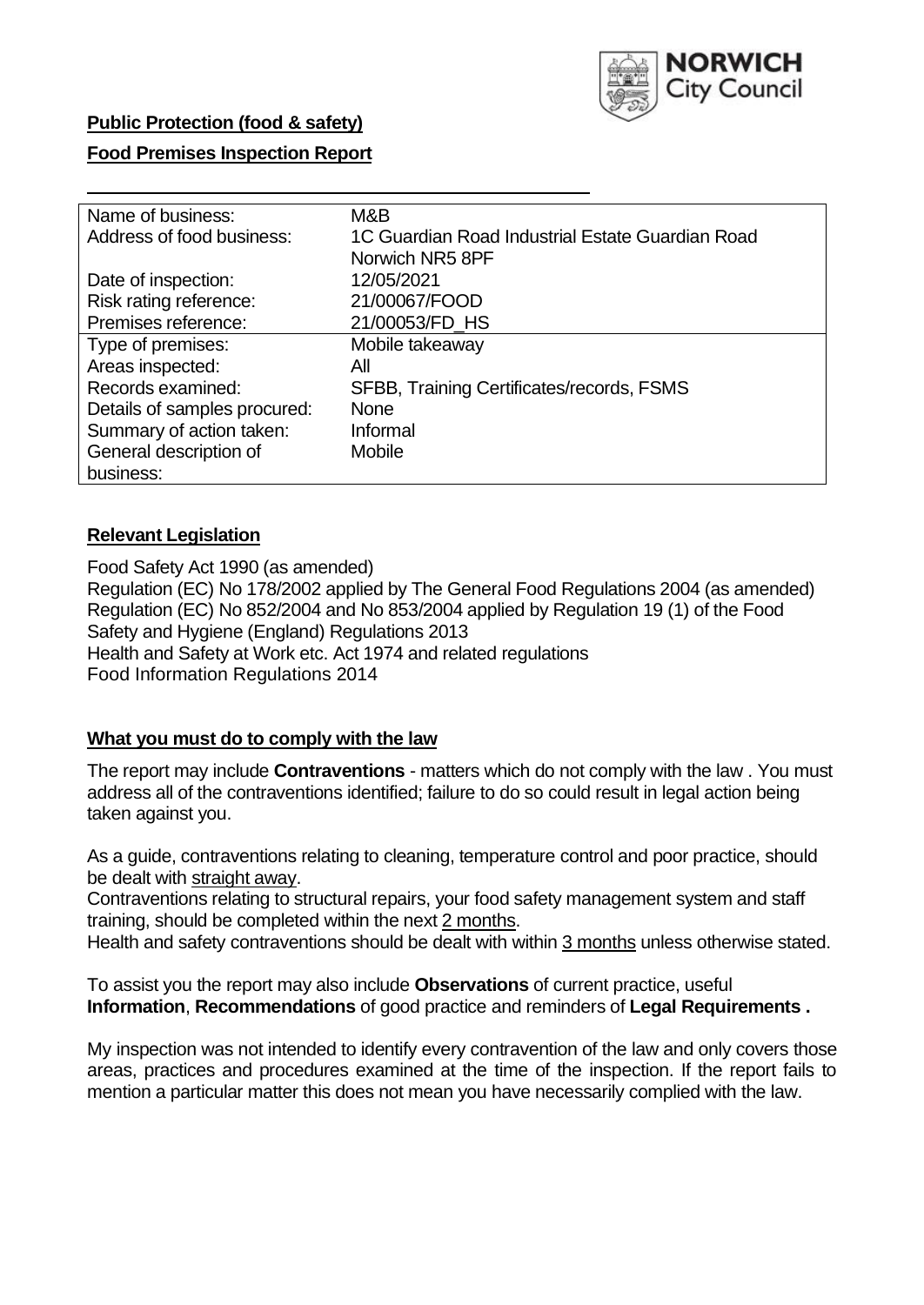# **FOOD SAFETY**

## **How we calculate your Food Hygiene Rating:**

 The food safety section has been divided into the three areas which you are scored against for the hygiene rating: 1. food hygiene and safety procedures, 2. structural requirements and 3. confidence in management/control procedures. Each section begins with a summary of what was observed and the score you have been given. Details of how these scores combine to produce your overall food hygiene rating are shown in the table.

| <b>Compliance Area</b>                     |          |    |           | <b>You Score</b> |                |    |           |    |          |  |  |
|--------------------------------------------|----------|----|-----------|------------------|----------------|----|-----------|----|----------|--|--|
| Food Hygiene and Safety                    |          |    |           | $\overline{0}$   | 5              | 10 | 15        | 20 | 25       |  |  |
| <b>Structure and Cleaning</b>              |          |    |           | $\Omega$         | 5              | 10 | 15        | 20 | 25       |  |  |
| Confidence in management & control systems |          |    |           | $\Omega$         | 5              | 10 | 15        | 20 | 30       |  |  |
|                                            |          |    |           |                  |                |    |           |    |          |  |  |
| <b>Your Total score</b>                    | $0 - 15$ | 20 | $25 - 30$ |                  | $35 - 40$      |    | $45 - 50$ |    | > 50     |  |  |
| <b>Your Worst score</b>                    | 5        | 10 | 10        |                  | 15             |    | 20        |    |          |  |  |
|                                            |          |    |           |                  |                |    |           |    |          |  |  |
| <b>Your Rating is</b>                      | 5        |    |           | 3                | $\overline{2}$ |    |           |    | $\Omega$ |  |  |

Your Food Hygiene Rating is 4 - a good standard



# **1. Food Hygiene and Safety**

 with legal requirements. You have safe food handling practices and procedures and all the Food hygiene standards are high. You demonstrated a very good standard of compliance necessary control measures to prevent cross-contamination are in place. Some minor contraventions require your attention. **(Score 5)** 

## Contamination risks

**Contravention** Food was not protected from general sources of contamination:

• cutting boards used for raw foods and ready-to-eat foods were being stored too close together

**Legal requirement** At all stages of production, processing and distribution, food must be protected from any contamination likely to render it unfit for human consumption, injurious to health or contaminated in such a way that it would be unreasonable to expect it to be consumed in that state.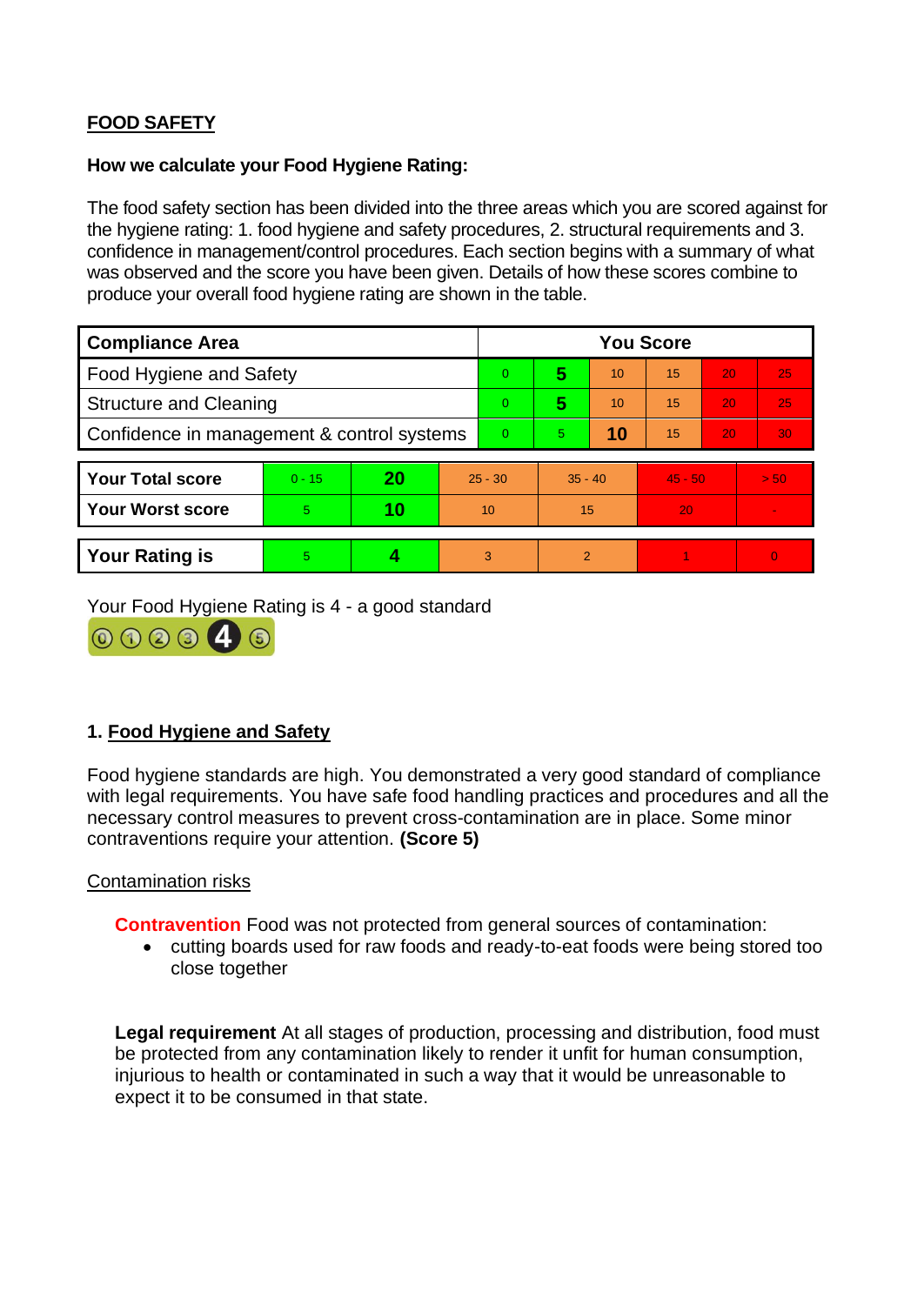#### Hand-washing

**Contravention** The following indicated that hand-washing was not suitably managed:

- there was no hot water to the wash hand basin. However you were using a hot water boiler for hot water
- no soap was available

**Legal requirement** Washbasins must be available, suitably located and designated for cleaning hands. Wash-hand basins must be provided with hot and cold (or mixed) running water. Soap and hand drying facilities must be located nearby.

#### Personal Hygiene

**Contravention** The following are examples of poor personal hygiene or where it was made difficult for food handlers to maintain sufficiently high standards of personal cleanliness:

- staff were not wearing suitable protective clothing
- food handler was wearing a watch

**Legal requirement** All persons in food handling areas must wear suitable, clean, and where appropriate protective clothing

 **Information** Regular hand washing is important for personal cleanliness. Remind all food handlers of the need to wash their hands before starting or returning to work, and specifically:

- After using the toilet
- After handling rubbish
- After smoking
- After taking a break
- After handling raw food

#### Temperature Control

**Contravention** The following evidence indicated there was a risk of bacteria growing on food:

• hot foods, for service, i.e sausages were kept below 63°C for over 2 hours. I was pleased to see that these were thrown away in my presence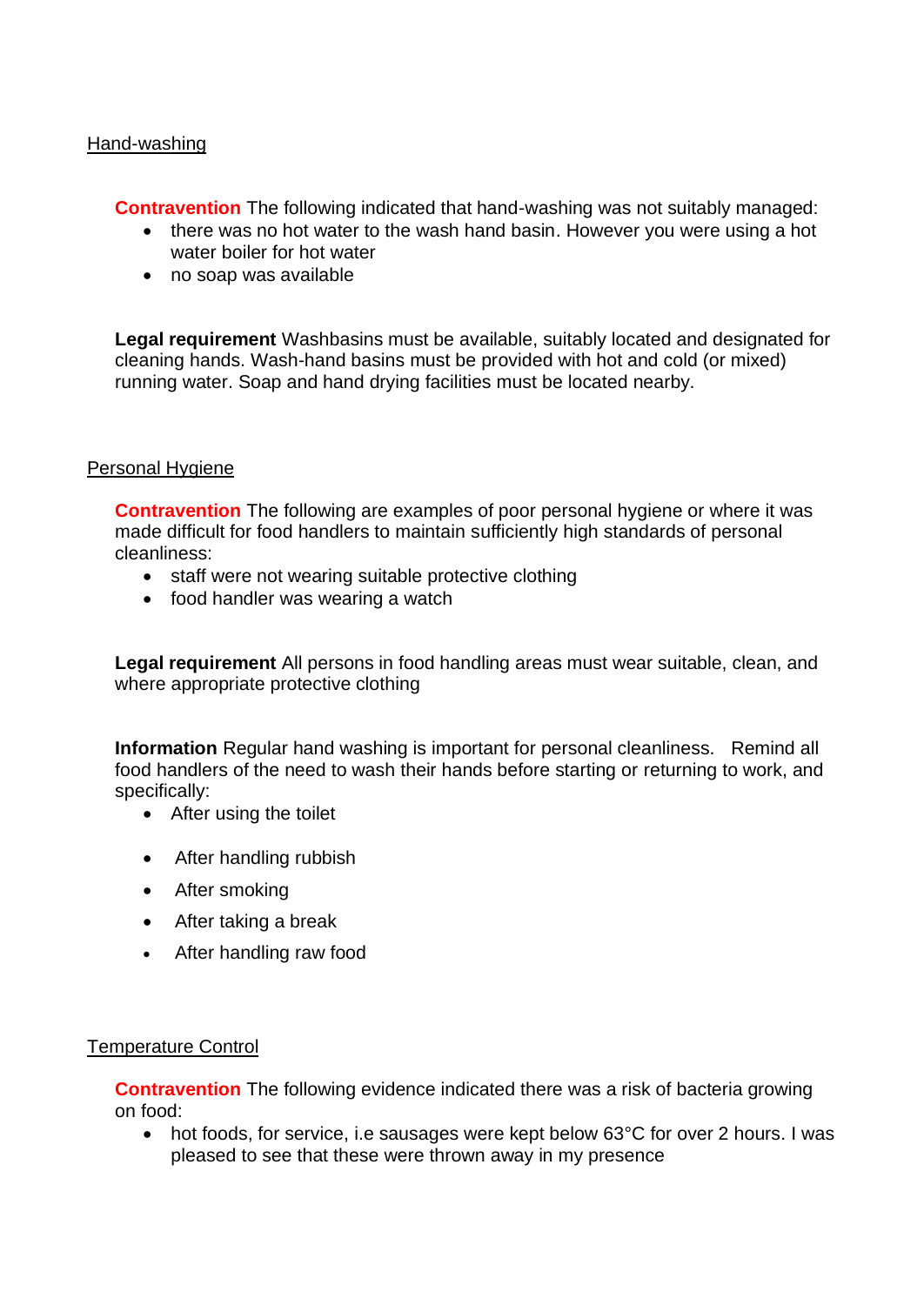**Legal Requirement** If you rely on selling hot food (displayed under 63 °C) within two hours you must be able to demonstrate your system for ensuring food is either sold, placed under refrigeration, or discarded, before the two hours have elapsed.

## Poor Practices

**Information** Sauces were noted stored at room temperature. The manufacture's recommendation is that such products are refrigerated once open

# **2. Structure and Cleaning**

The structure facilities and standard of cleaning and maintenance are all of a good standard and only minor repairs and/or improvements are required. Pest control and waste disposal provisions are adequate. The minor contraventions require your attention. **(Score 5)** 

## Cleaning of Structure

**Observation** The kitchen had been well maintained and the standard of cleaning was good.

## Cleaning of Equipment and Food Contact Surfaces

**Contravention** The following items are dirty and must be cleaned:

- fridge and freezer seals
- microwave

## Cleaning Chemicals / Materials / Equipment and Methods

**Observation** I was pleased to see that the premises was kept clean and that your cleaning materials, methods and equipment were able to minimise the spread of harmful bacteria between surfaces.

#### **Maintenance**

**Observation** You are maintaining the premises in good condition.

## **3. Confidence in Management**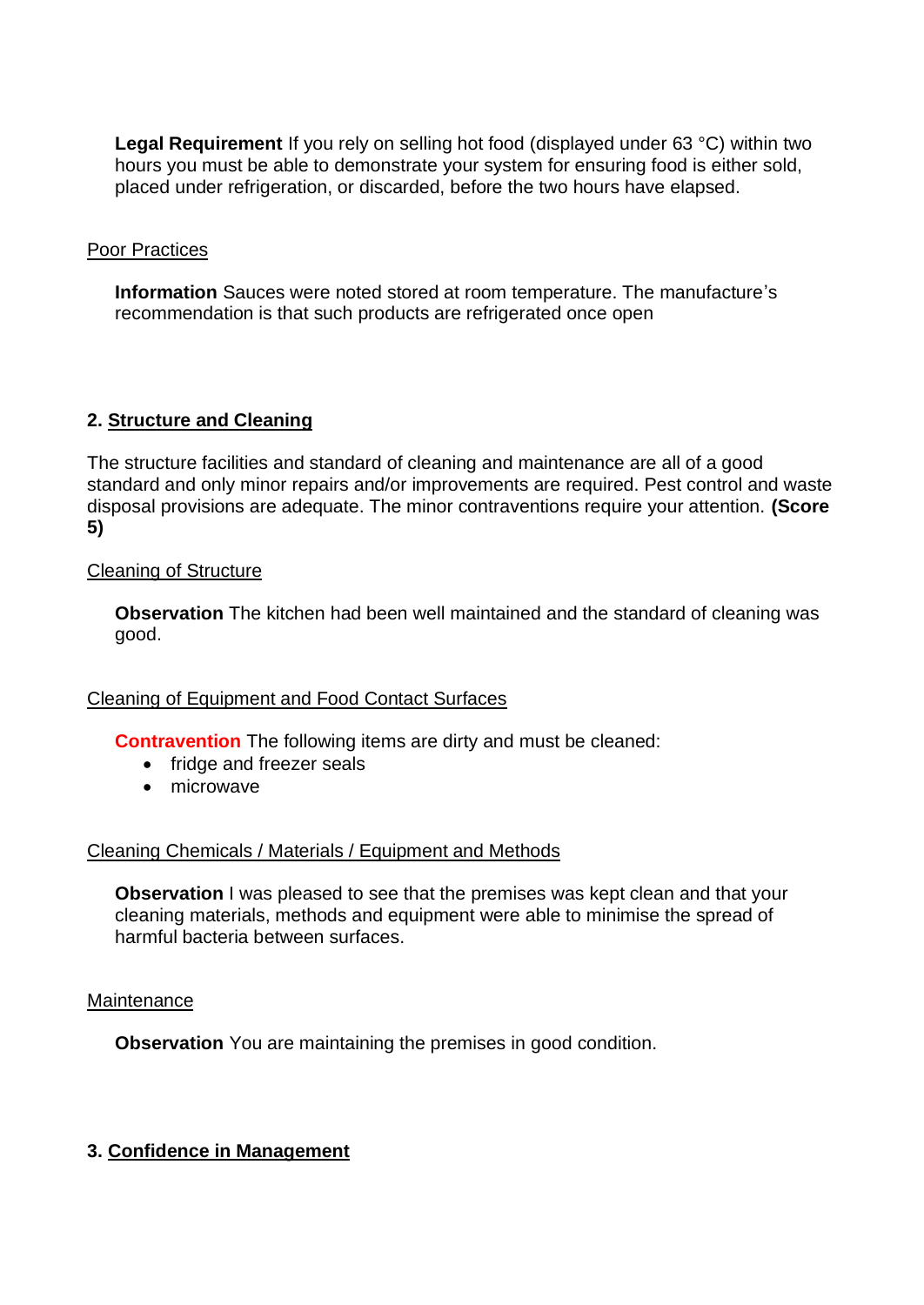There are generally satisfactory food safety controls in place although there is evidence of some non-compliance with the law. The contraventions require your attention; although not critical to food safety they may become so if not addressed. **(Score 10)** 

## Type of Food Safety Management System Required

**Contravention** Your Safer Food Better Business pack only contained a few pages. Ensure you obtain a full copy for your food safety management syste.

**Legal requirement** Food business operators must put in place, implement and maintain a permanent procedure or procedures based on HACCP principles:

- Identify hazards to food
- Identify the critical points at which control is essential
- Establish critical limits (what is acceptable and unacceptable)
- Monitor critical control points to ensure critical limits are met
- Keep appropriate records to demonstrate control measures are effective

 **Information** You can download a Safer Food Better Business pack and refill diary pages from the FSA website: [www.food.gov.uk/business-industry/caterers/sfbb](http://www.food.gov.uk/business-industry/caterers/sfbb) 

diary refill pack from Coventry City Council use the link on www.norwich.gov.uk/sfbb **Recommendation** You can buy a printed copy of Safer Food Better Business or a

 **Information** If you want to keep everything on your computer or tablet an electronic [www.food.gov.uk/business-industry/caterers/sfbb](http://www.food.gov.uk/business-industry/caterers/sfbb) However, do make sure staff have version of the Safer Food Better Business pack is also available on the FSA website: access to it at all times when working.

#### Food Hazard Identification and Control

**Contravention** You have not identified these food hazards or the methods of control at critical points in your operation:

- bacteria growing on food
- cross-contamination

**Contravention** The Safe Methods in your Safer Food Better Business (SFBB) pack are intended to show you have identified the hazards to food and what you must do to control them. The following Safe Methods were either missing from your SFBB pack or had not been completed appropriately:

- Cross-contamination
- Cleaning
- Chilling
- Cooking

Waste Food and other Refuse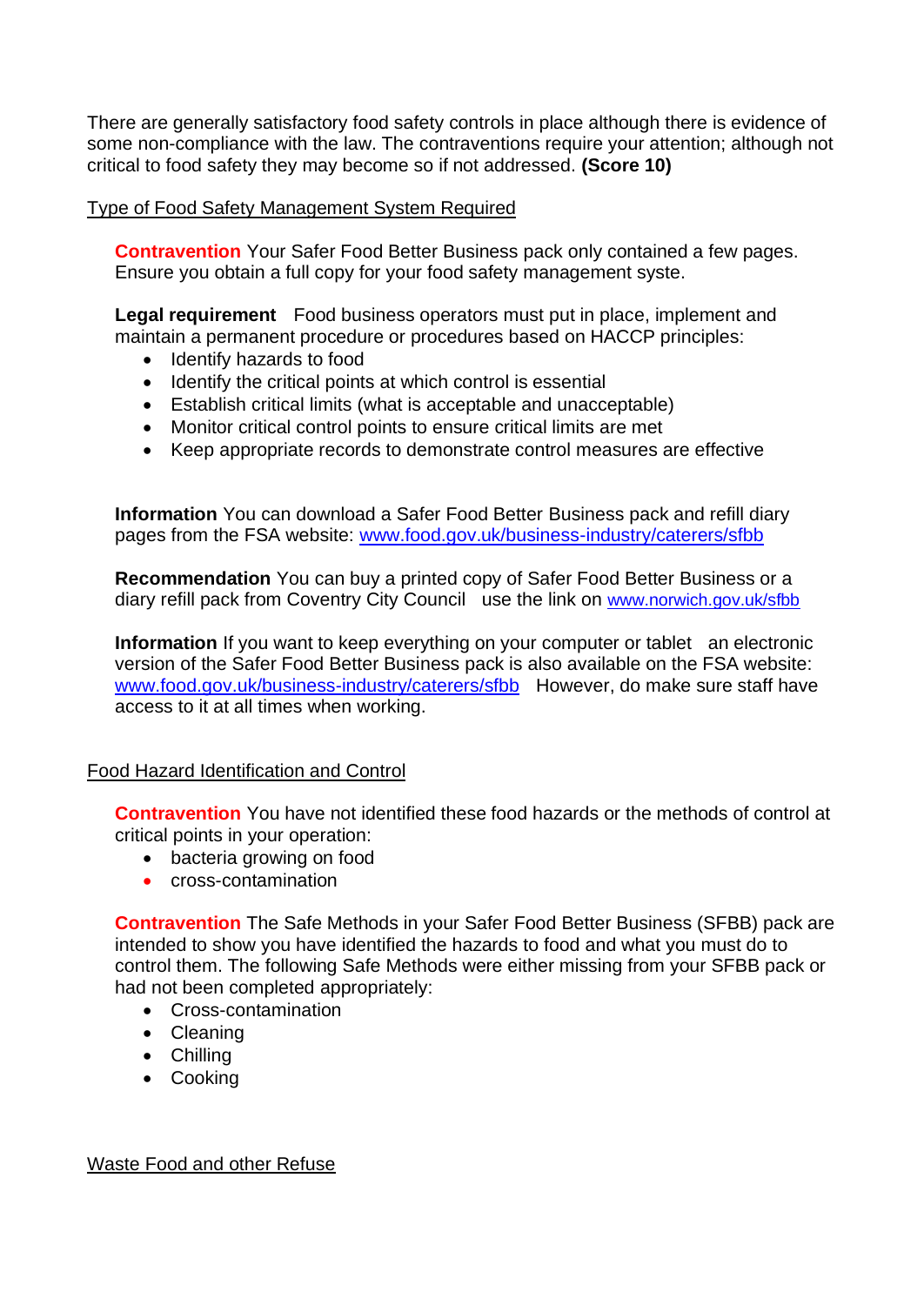**Observation** You had measures in place to dispose of waste food appropriately and were employing the services of an approved waste contractor.

# **Training**

 **Observation** I was pleased to see that food handlers had been trained to an appropriate level and evidence of their training was made available.

#### Infection Control / Sickness / Exclusion Policy

**Guidance** Public Health England recommends that food handlers known or suspected to be suffering from a food-borne infection or gastrointestinal illness stay away from work until symptom-free for 48 hours.

## **Allergens**

**Contravention** You are failing to manage allergens properly:

 • You do not have a system for informing customers about the presence of allergens in the food you prepare

**Recommendation** Make a chart listing all your meals together with the 14 allergens (if present). Bring the chart to the attention of your customers and your staff.

 made known to consumers. You can obtain more information from the Trading **Legal requirement** Caterers must provide allergy information on all unpackaged food they sell. Catering businesses include restaurants, takeaways, deli counters, bakeries and sandwich bars etc. The potential for cross-contamination by allergens must also be Standards website: [www.norfolk.gov.uk/abc](http://www.norfolk.gov.uk/abc) 

## **Information** The 14 allergens are:

- cereals containing gluten
- crustaceans, for example prawns, crabs, lobster and crayfish
- eggs
- $\blacksquare$  fish
- peanuts
- soybeans
- milk
- nuts, such as almonds, hazelnuts, walnuts, pecan nuts, Brazil nuts, pistachio, cashew and macadamia (Queensland) nuts
- celery (and celeriac)